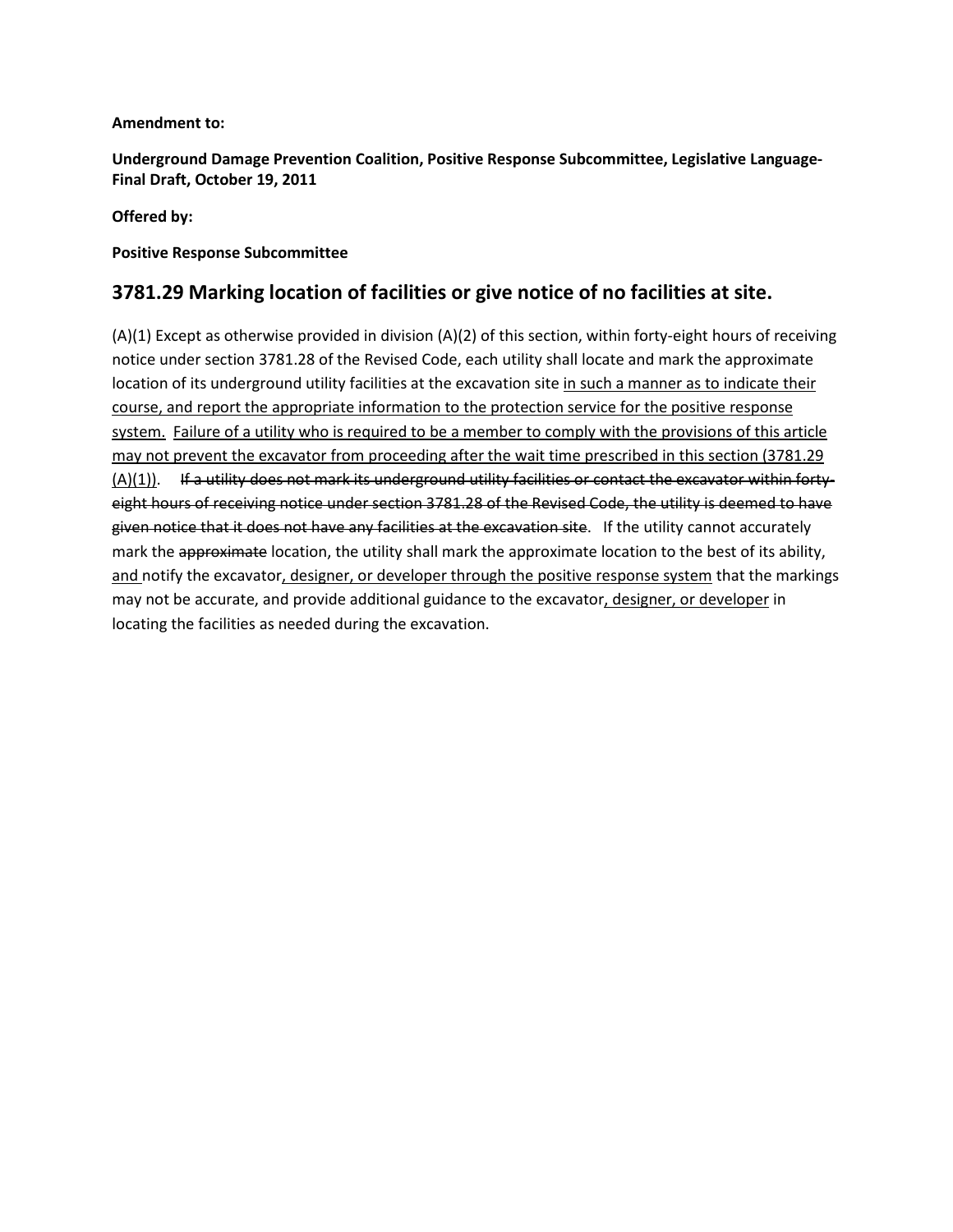#### *Underground Damage Prevention Coalition*

#### *Positive Response Subcommittee*

#### *Legislative Language-Final Draft*

#### *October 19, 2011*

Please find below proposed legislative language related to positive response. Please note these are changes made to existing state law which can be located in the Ohio Revised Code sections 153.64, 3781.25, 3781.26 and 3781.29. If language is proposed to be removed, it is struck through (example), if language is proposed to be added, it is underlined (example) and if language is new to this draft it has been highlighted (**example**).

# **153.64 Protecting underground utility facilities during construction of public improvement.**

#### (A) As used in this section:

(1) "Public improvement" means any construction, reconstruction, improvement, enlargement, alteration, or repair of a building, highway, drainage system, water system, road, street, alley, sewer, ditch, sewage disposal plant, water works, and all other structures or works of any nature by a public authority.

(2) "Public authority" includes the state, or a county, township, municipal corporation, school district, or other political subdivision, or any public agency, authority, board, commission, instrumentality, or special district of or in the state or a county, township, municipal corporation, school district, or other political subdivision.

(3) "Underground utility facilities" includes any item buried or placed below ground or submerged under water for use in connection with the storage or conveyance of water or sewage; or electronic, telephonic, or telegraphic communications; electricity; electric energy; petroleum products; manufactured, mixed, or natural gas; synthetic or liquified natural gas; propane gas; or other substances. "Underground utility facilities" includes, but is not limited to, all operational underground pipes, sewers, tubing, conduits, cables, valves, lines, wires, manholes, and attachments, whether owned by any public or private or profit or nonprofit person, firm, partnership, company, corporation, joint stock association, joint venture, or voluntary association, wherever organized or incorporated, except for a private septic system in a single- or double-family dwelling utilized only for that dwelling and not connected to any other system.

(4) "Underground utility protection service" means a notification center not an owner of an underground utility facility, existing for the purpose of receiving notice from public authorities and from other persons that plan to prepare plans and specifications for, or engage in, public improvements involving digging, blasting, excavating, or other underground construction activities and distributing this information to its members. "Registered underground utility protection service" means an underground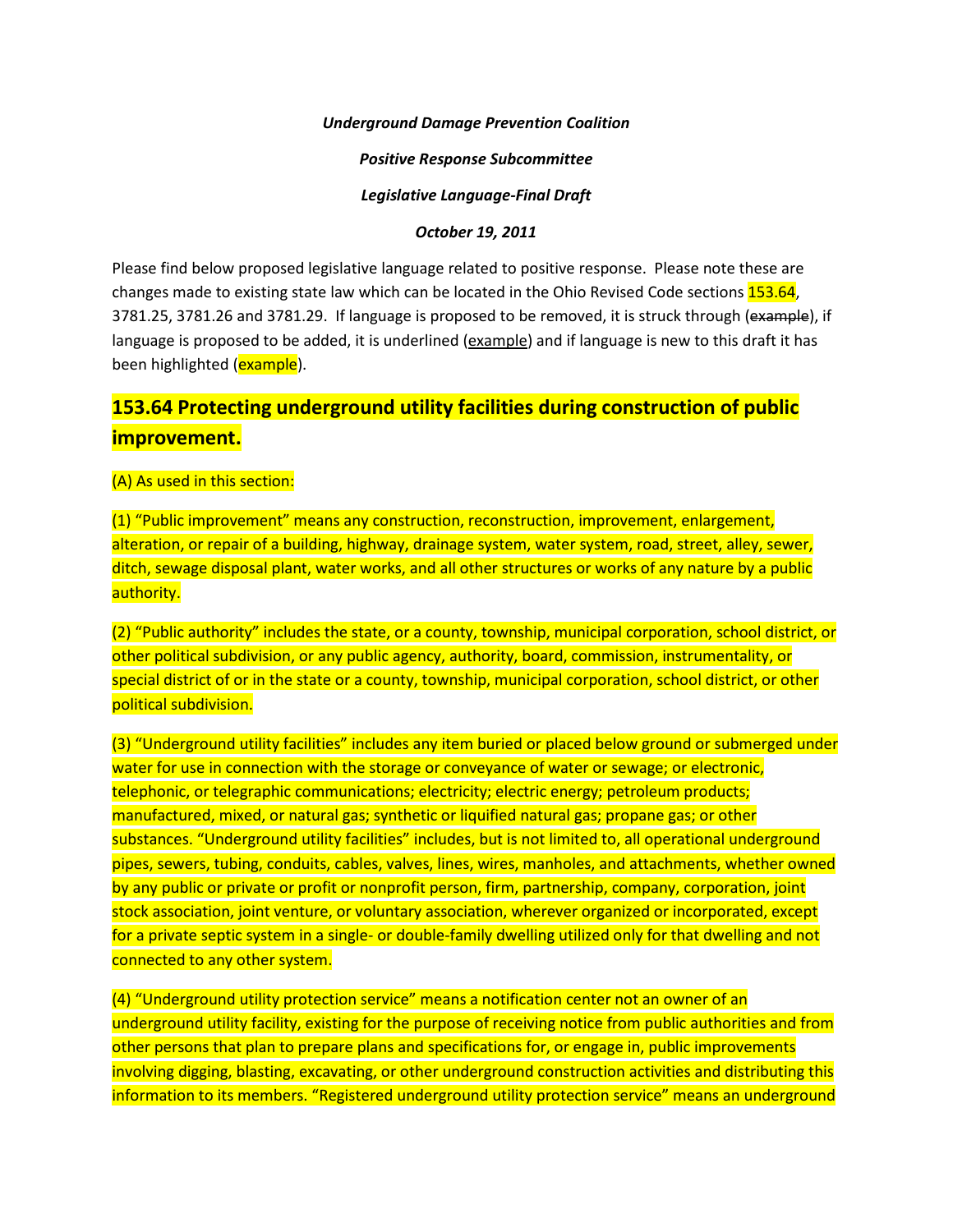utility protection service registered with the secretary of state and the public utilities commission of Ohio pursuant to division (F) of this section.

(5) "Owner of underground utility facility" does not include telephone companies classified as medium or small under rule 4901-7-01 of the Ohio Administrative Code, owners of pipelines that conduct liquid petroleum products, or cable television companies to the extent that it requires membership in an underground utility protection service.

(6) "Construction area" means the area delineated on the plans and specifications for the public improvement within which the work provided for in the contract will be performed.

(7) "Positive response system" means an electronic system facilitated by a protection service allowing a utility to communicate the status of existing underground utility facilities as it pertains to the locate requests. The protection service provides the positive response system to make this information available to the excavator, designer, or developer.

(B) In any public improvement which may involve underground utility facilities, the public authority, prior to preparing plans and specifications, shall contact the registered underground utility protection services and the owners of underground utility facilities that are not members of a registered underground utility protection service for the existence and location of all underground utility facilities within the construction area. The public authority shall include, in the plans and specifications for such improvement, the identity and location of the existing underground utility facilities located in the construction area as provided to the public authority by the owner of the underground utility facility and the name, address, and telephone number of each owner of any underground utility facilities in the construction area that does not subscribe to a registered underground utility protection service. Any anticipated temporary or permanent relocation of underground utility facilities deemed necessary by the public authority shall be negotiated or arranged by the public authority with the owners of the underground utility facilities prior to the start of construction. If a temporary or permanent relocation of utility facilities is necessary, the owner of the underground utility facility shall be given a reasonable time to move such utility facilities unless the contractor to whom the contract for a public improvement is awarded or its subcontractor agrees with the owner of the underground utility facility to coordinate relocation with construction operations. The public authority, within ten calendar days after award of a contract for a public improvement, shall notify in writing all owners of underground utility facilities known to be located in the construction area of the public improvement of the name and address of the contractor to whom the contract for the public improvement was awarded. Where notice is given in writing by certified mail, the return receipt, signed by any person to whom the notice is delivered, shall be conclusive proof of notice.

(C) The contractor to whom a contract for a public improvement is awarded or its subcontractor, at least two working days, excluding Saturdays, Sundays, and legal holidays, prior to commencing construction operations in the construction area which may involve underground utility facilities, shall cause notice to be given to the registered underground utility protection services and the owners of underground utility facilities shown on the plans and specifications who are not members of a registered underground utility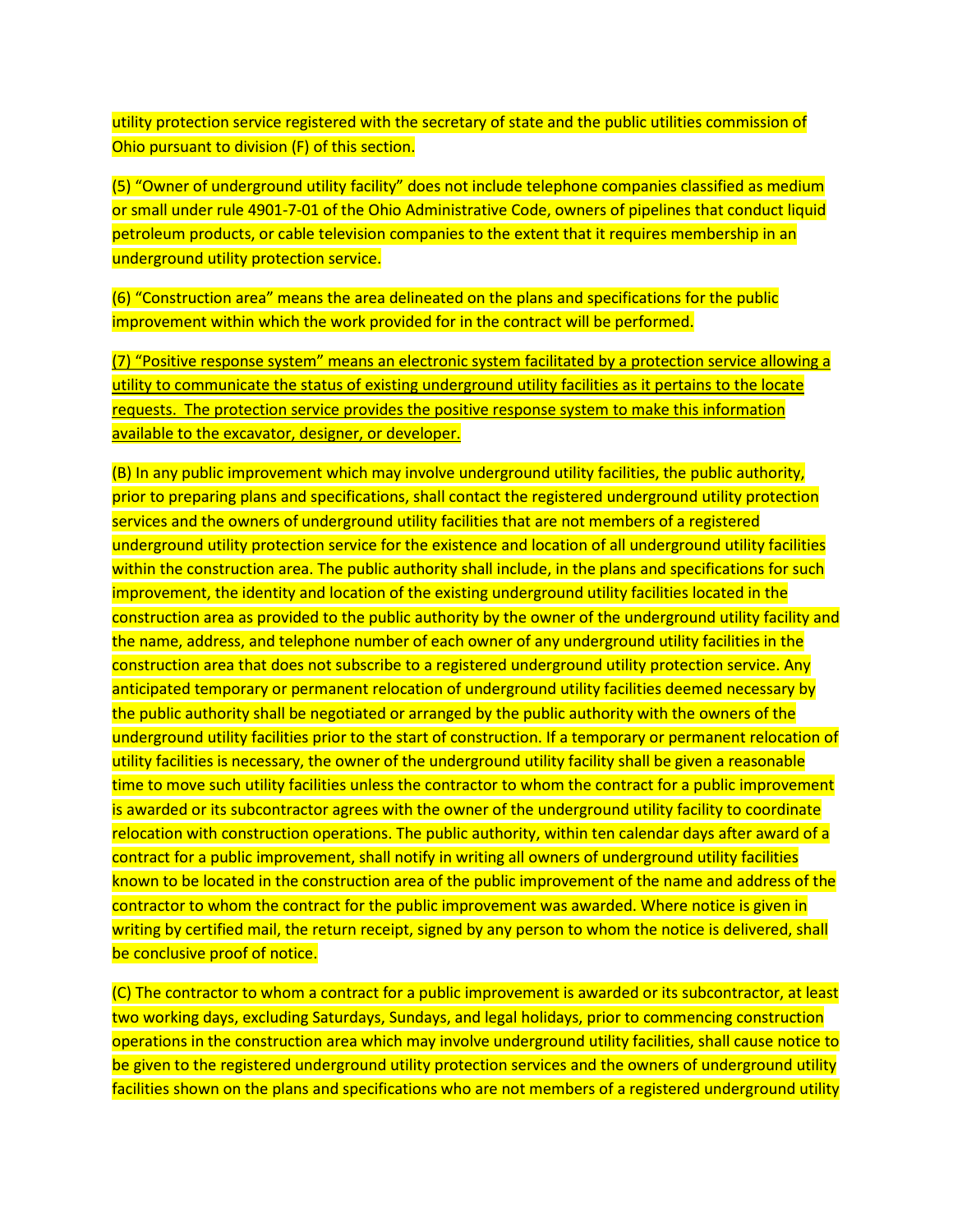protection service, in writing, by telephone, or in person. Where notice is given in writing by certified mail, the return receipt, signed by any person to whom the notice is delivered, shall be conclusive proof of notice. The owner of the underground utility facility, within forty-eight hours, excluding Saturdays, Sundays, and legal holidays, after notice is received, shall stake, mark, or otherwise designate the location of the underground utility facilities in the construction area in such a manner as to indicate their course together with the approximate depth at which they were installed. The owner of the underground utility facility shall then provide positive response in accordance with Sections 3781.26 and 3781.29 of the ORC. The marking or locating shall be coordinated to stay approximately two days ahead of the planned construction.

(D) If the public authority fails to comply with the requirements of division (B) of this section, the contractor to whom the work is awarded or its subcontractor complies with the requirements of division (C) of this section, and the contractor or its subcontractor encounters underground utility facilities in the construction area that would have been shown on the plans and specifications for such improvement had the registered underground utility protection service or owner of the underground utility facility who is not a member of a registered underground utility protection service whose name, address, and telephone number is provided by the public authority been contacted, then the contractor, upon notification to the public authority, is entitled to an increase to the contract price for itself or its subcontractor for any additional work that must be undertaken or additional time that will be required and is entitled to an extension of the completion date of the contract for the period of time of any delays to the construction of the public improvement.

In the event of a dispute as to the application of this section, procedures may be commenced under the applicable terms of the construction contract, or if the contract contains no provision for final resolution of the dispute, pursuant to the procedures for arbitration in Chapter 2711. of the Revised Code.

This section does not affect rights between the contractors and the public authority for any increase in contract price or additional time to perform the contract when the public authority complies with division (B) of this section.

Any public authority who complies with the requirements of division (B) of this section and any contractor or its subcontractor who complies with the requirements of division (C) of this section shall not be responsible to the owner of the underground utility facility if underground utility lines are encountered not as marked in accordance with the provisions of division (C) of this section by the owner of the underground utility facility, unless the contractor or its subcontractor has actual notice of the underground utility facility. Except as noted in this division, this section does not affect rights between the contractor or its subcontractor and the owner of the underground utility facility for failure to mark or erroneously marking utility lines. The public authority shall not make as a requirement of any contract for public improvement any change in responsibilities between the public authority and the owners of the underground utility facilities in connection with damage, injury, or loss to any property in connection with underground utility facilities.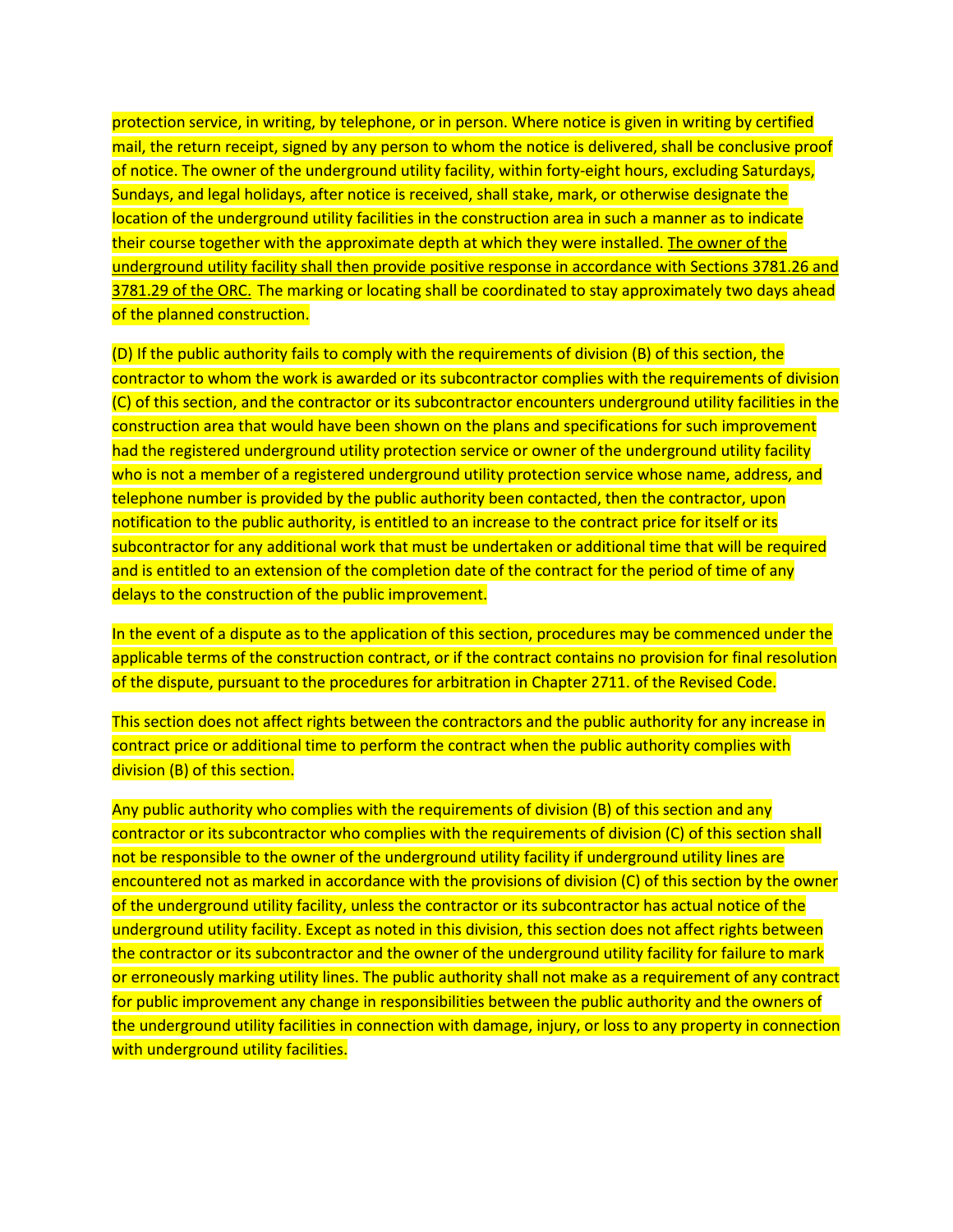The contractor or its subcontractor shall alert immediately the occupants of nearby premises as to any emergency that the contractor or subcontractor may create or discover at or near such premises. The contractor or its subcontractor shall report immediately to the owner or operator of the underground facility any break or leak on its lines or any dent, gouge, groove, or other damage to such lines or to their coating or cathodic protection, made or discovered in the course of their excavation.

(E) This section does not affect rights between the public authority and the owners of the underground utility facilities for responsibility for costs involving removal, relocation, or protection of existing underground utility facilities, or for costs for delays occasioned thereby.

(F) An underground utility protection service shall register with the secretary of state and the public utilities commission of Ohio, identifying its name, address, telephone number, membership, and other pertinent information. The secretary of state and commission shall establish procedures for accepting such registrations and providing information about registrants to public authorities on request.

## **3781.25 One-call utility protection service definitions.**

As used in sections 3781.25 to 3781.32 of the Revised Code:

(A) "Protection service" means a notification center, but not an owner of an individual utility, that exists for the purpose of receiving notice from persons that prepare plans and specifications for or that engage in excavation work, that distributes this information to its members and participants, and that is registered with the secretary of state and the public utilities commission of Ohio under division (F) of section 153.64 of the Revised Code on March 14, 1989.

(B) "Underground utility facility" means any item buried or placed below the surface of the earth or submerged under water for use in connection with the storage or conveyance of water or sewage; electronic, telephonic, or telegraphic communications; television signals; electricity; crude oil; petroleum products; artificial or liquefied petroleum; natural gas; coal; steam; hot water; or other substances; except that it does not include private septic systems in a one-family or two-family dwelling not connected to any other system.

(C) "Utility" means any owner of an underground utility facility, including any public authority as defined in section 153.64 of the Revised Code, that owns an underground utility facility, except the owners of the following types of real property with respect to any underground utility facility located on that property:

(1) The owner of a single-family or two-, three-, or four-unit residential dwelling;

(2) The owner of an apartment complex;

(3) The owner of a commercial or industrial building or complex of buildings, including but not limited to, factories and shopping centers;

(4) The owner of a farm.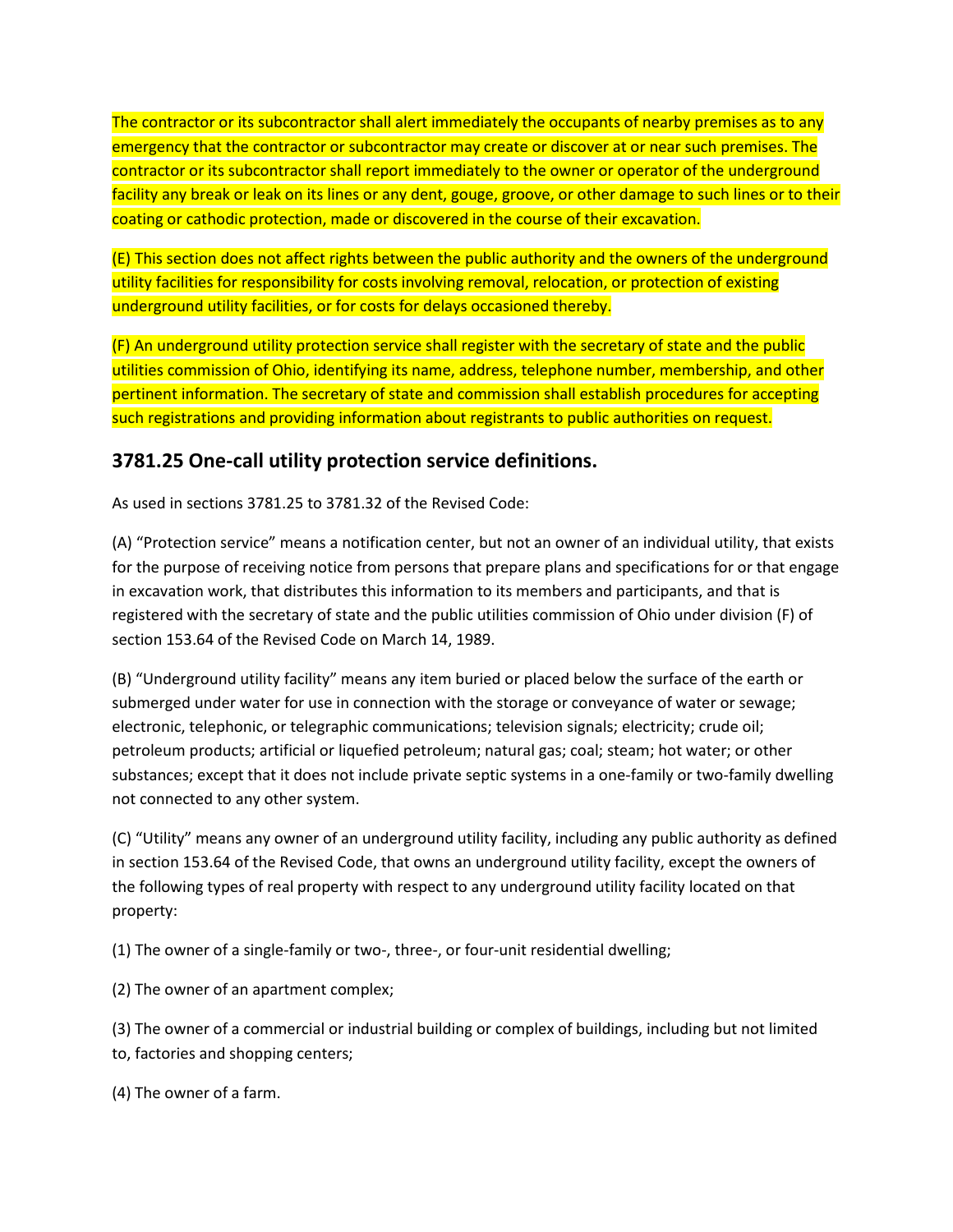(D) "Approximate location" means the site of the underground utility facility including the width of the underground utility facility plus eighteen inches on each side of the facility.

(E) "Days" excludes Saturdays, Sundays, and legal holidays as defined in section 1.14 of the Revised Code and "hours" excludes hours on Saturdays, Sundays, and legal holidays.

(F) "Designer" means an engineer, architect, landscape architect, contractor, or other person who develops plans or designs for real property improvement or any other activity that will involve excavation.

(G) "Developer" means the person for whom the excavation is made and who will own or be the lessee of any improvement that is the object of the excavation.

(H) "Excavation" means the use of tools, powered equipment, or explosives to move earth, rock, or other materials in order to penetrate or bore or drill into the earth, or to demolish any structure whether or not it is intended that the demolition will disturb the earth. "Excavation" includes such agricultural operations as the installation of drain tile, but excludes agricultural operations such as tilling that do not penetrate the earth to a depth of more than twelve inches. "Excavation" excludes any activity by a governmental entity which does not penetrate the earth to a depth of more than twelve inches. "Excavation" excludes any underground mining operations that do not involve disturbance to the earth's surface.

(I) "Excavation site" means the area within which excavation will be performed.

(J) "Excavator" means the contractor or other person who is responsible for making the excavation.

(K) "Interstate gas pipeline" means an interstate gas pipeline subject to the "Natural Gas Pipeline Safety Act of 1968," 82 Stat. 720, 49 U.S.C. 1671, as amended.

(L) "Interstate hazardous liquids pipeline" means an interstate hazardous liquids pipeline subject to the "Hazardous Liquid Pipeline Safety Act of 1979," 93 Stat. 1003, 49 U.S.C. 2002, as amended.

(M) "Special notification requirements" means requirements for notice to an owner of an interstate hazardous liquids pipeline or an interstate gas pipeline that must be made prior to commencing excavation and pursuant to the owner's public safety program adopted under federal law.

(N) "Positive response system" means an *electronic* system facilitated by a protection service allowing a utility to communicate the status of existing underground utility facilities as it pertains to the locate requests. The protection service provides the positive response system to make this information available to the excavator, designer, or developer.

# **3781.26 Protection service for underground utility facilities.**

(A) Each utility that owns or operates underground utility facilities shall participate in and register the location of its underground utility facilities with a protection service that serves the area where the facilities are located. A utility may elect to participate in the service on a limited basis and if it does so, it